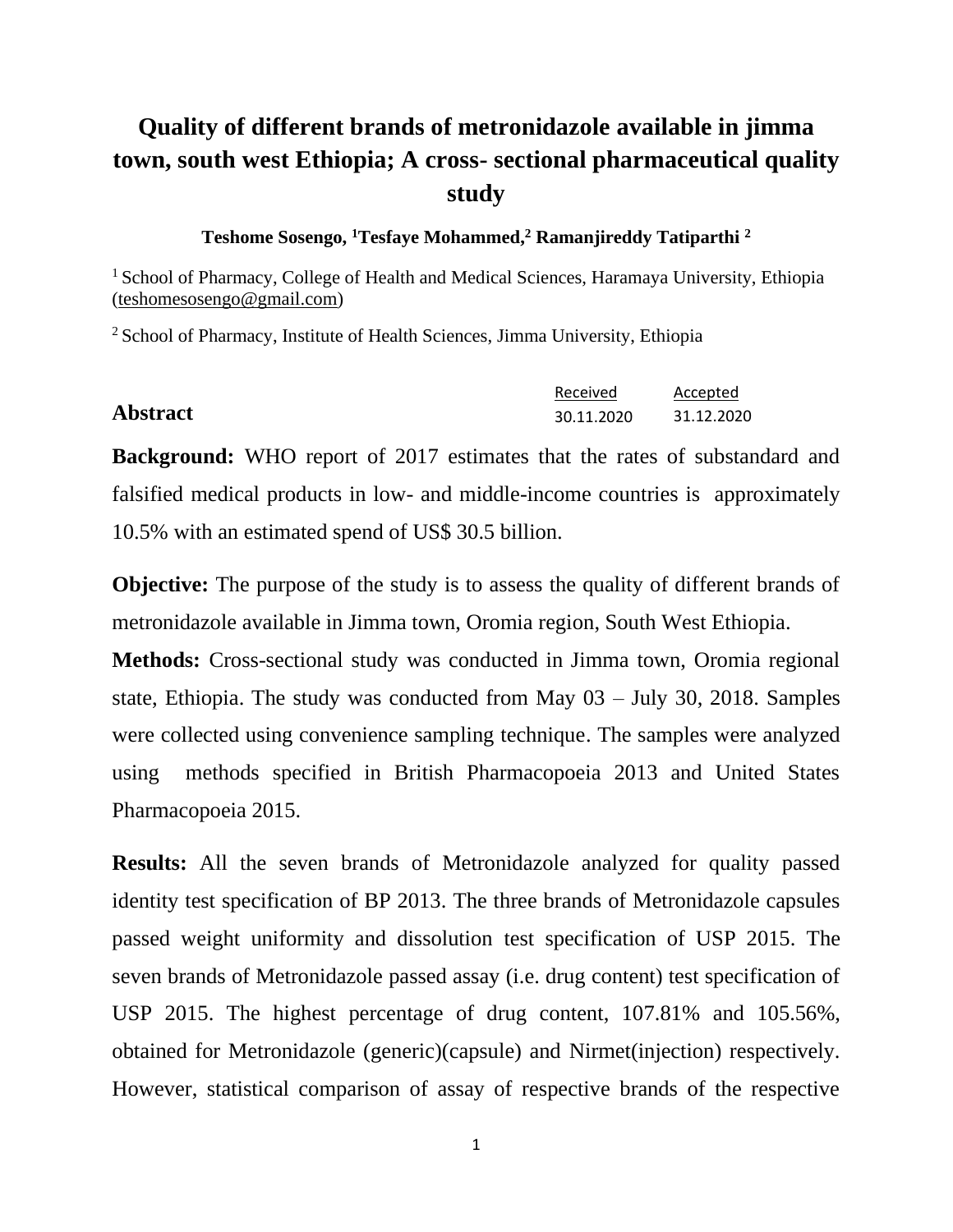dosage forms at 95% confidence interval indicates that there exists significant difference in assay within and among the brands of the respective dosage forms (p<0.05). All the four brands of Metronidazole injections passed USP 2015 limit for Endotoxin, Endotoxin limit ˂0.35Eu/ml. Two brands of Metronidazole injection, Aldezol and Metris, failed sterility test from the four brands of Metronidazole injections included in the study and hence of poor quality.

**Key words:** Counterfeit drugs, falsified drugs, poor quality drugs, quality, substandard drugs

**جودة الماركات المختلفة من الميترونيدازول المتوفرة في جيماتاون ) اثيوبيا( دراسة الجودة الصيدالنية الشاملة**

**الملخص**

المقدمة: يقدر تقرير منظمة الصحة العالمية ) WHO ) لعام 2017 ان معدالت المنتجات الطبية المتدنية النوعية والمغشوشة في البلدان المنخفضة والمتوسطة الدخل تقدر 5 – 10 % مع انفاق يقدر بنحو 5 – 30 مليار دوالر تقريبا.

الهدف:الغرض من الدراسة هو تقييم جودة االدوبة التجارية المختلفة للميترونبدازول المتوفر في جيما، منطقة أوروميا، جنوب غرب اثيوبيا.

طريقة العمل: أجريت الدراسة المقطعية في مدينة جيما، والية أوروميا االقليمية، اثيوبيا للفترة من 3 مايو الى 30 يوليو .2018 تم جمع العينات باستخدام تقنية اخذ العينات المالئمة. تم تحليل العينات باستخ \ام المتبعة في دستوري االدوية البريطاني 2013 ودستور االدوية االمريكي .2015

النتائج: جميع االدوية التجارية السبعة للميتدونيدازول التى تم تحليلها من اجل جودة الدواء ومطابقتها للمواصفات الدستورية حيث اجتازت ثلاث انواع فقط ضمن مواصفات دستور الادوية البريطاني 2013، بينما اجتازت االنواع السبع الختبارات وتحاليل مواصفات الدستور االمريكي 2015 من حيث محتوى المادة الفعالة للدواء بنسب 107.81 % و %105.56 تم الحصول عليها للميترونيدازول الشكل الصيدالني ) كبسول) و نيرميت (حقن) على التوالي. وعلية، تشير المقارنة الاحصائية للادوية المقاسة بنسبة 95 % الى وجود فرق كبير بين الادوية ( P × 0.05 ) . جميع الحقن الاربع لليترونيدازول اجتازوا فحوصات دستور االدوية االمريمي 2015 الذيفان والذيفان الداخلي بحدود 0.35 ml/Eu بينما فشلت ثالث ادوية ذات العالمات التجارية للحقن نيتروانيدازول، الديزول وميترز وذات جودة ردئية غير صالحة لالستخدام.

### **1. INTRODUCTION**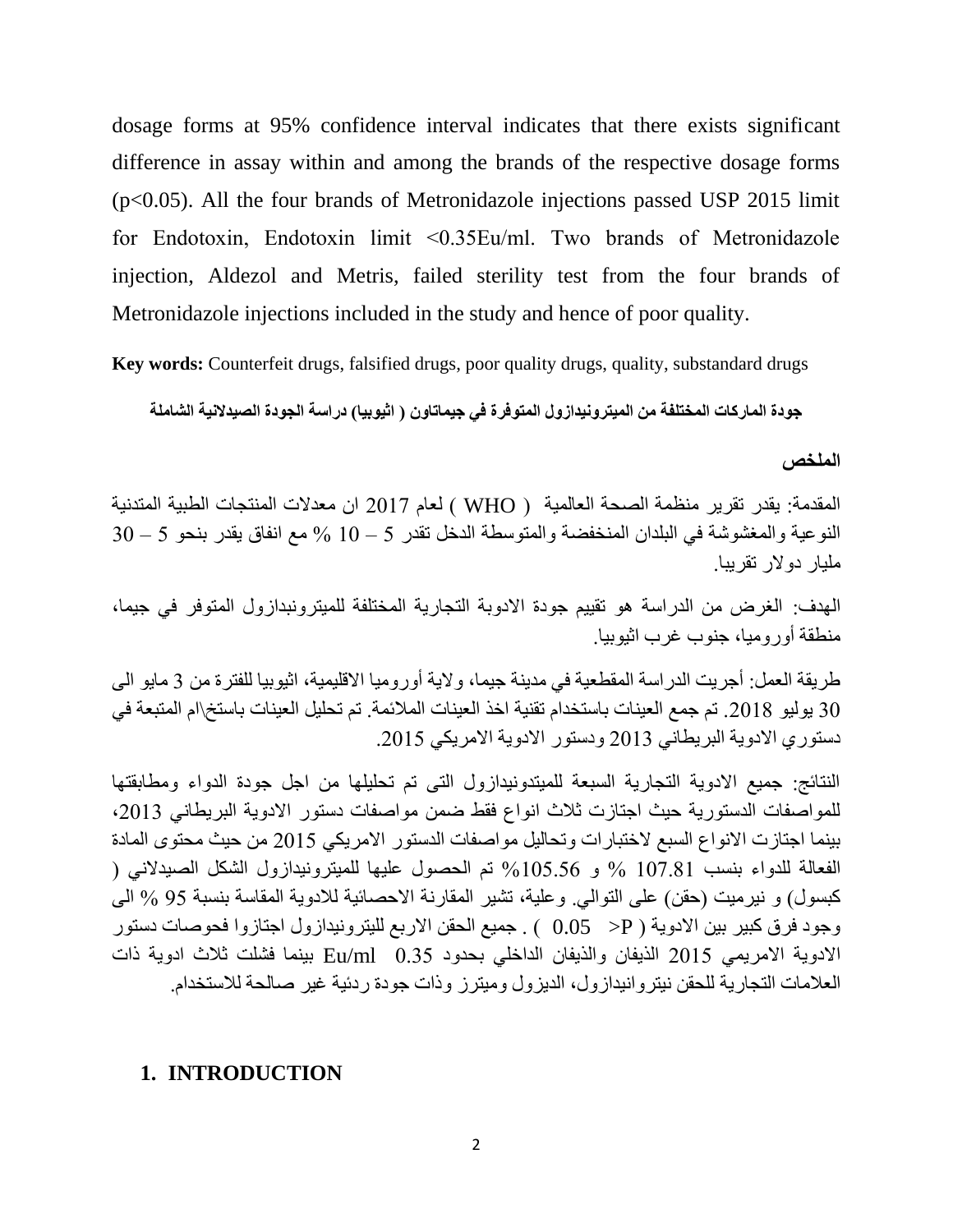oor quality medicines include substandard and falsified (i.e. counterfeited) medicines. oor quality medicines include<br>substandard and falsified (i.e.<br>Substandard medical products are authorized medical products that fail to meet either their quality standards or their specifications or both. Poor quality drugs are worldwide problem with high prevalence in low and middle income countries. WHO report of 2017 estimates that the rates of substandard and falsified medical products in low- and middle-income countries is approximately 10.5% with an estimated spend of US\$ 30.5 billion $(1,2)$ .

WHO global surveillance and monitoring system for substandard and falsified medicines has received more than 1500 reports of substandard or falsified medicines, with 42% of reports coming from sub-Saharan Africa, and 21% each coming from the Americas and Europe in the years from 2013-2017. During the years, 8% of reports came from the Western Pacific, 6% from the Eastern Mediterranean and 2% from South-East Asia(1). The problem of poor quality medicines affects almost all categories of drugs (3) Antibiotics and anti-malarias are most commonly reported poor quality drugs (4). Systematic literature review of

In Sub-Saharan Africa an estimated

400,000 children are exposed to malaria are treated with poor quality anti-malaria medicines (7). Treatment of patients with poor quality pharmaceuticals causes deleterious problems as treatment failure, increased morbidity and mortality,

substandard and counterfeit medicines performed on 15 studies report out that 28.5% of the samples included in the studies were of poor quality. In the study, antibiotics being the most commonly reported poor quality drugs followed by anti-malarial drugs (2).

Poor quality pharmaceuticals frequently fail to meet critical quality attributes specification limit set for them when tested for quality. Failure to comply with API, dissolution and disintegration specification is most commonly reported problems in poor quality pharmaceuticals (2, 5, 6). A retrospective quality assessment study done in Canada on 653 defective drugs report out that 205(32%) of the products have low concentrations of active ingredients, impurities, dissolution and disintegration failures (2). In August 2013, Ghana seized 64 000 doses of falsified anti-malaria medicines that when tested found to contain only 2% of API (1).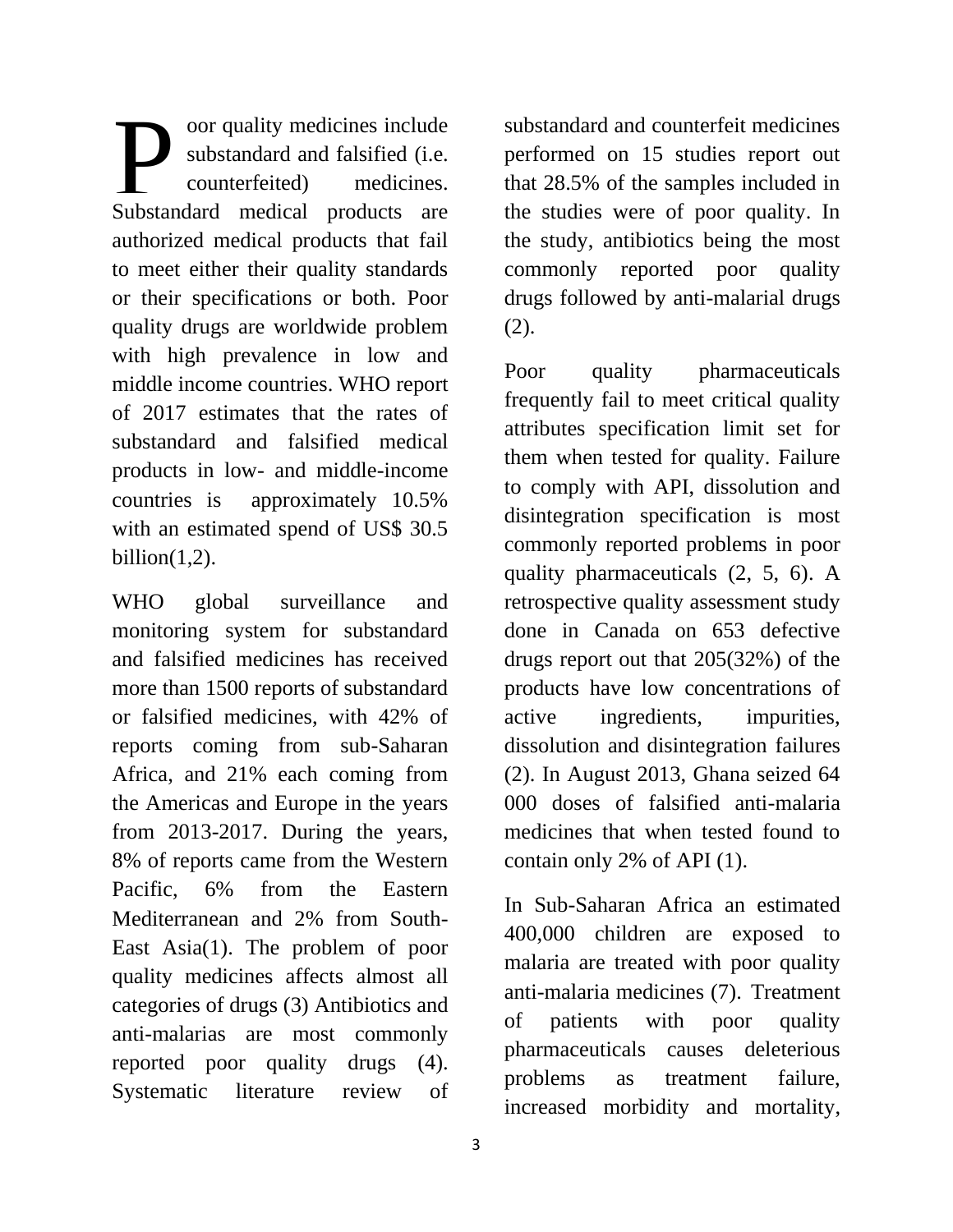wastage of budget of family and government and emergence of drug resistance (8, 9, 10, 11).

Metronidazole is [1-(2 hydroxyethyl)- 2-methyl-5-nitroimidazole] BCS class I drug that was discovered in the 1960s (Rediguieri et al., 2011). Since from its discovery, it is used in treatment of numerous infections caused by bacteroides, clostridia, helicobacter, trichomonas, giardia and entamoeba, dental infections, skin infections, surgical prophylaxis and antibiotic associated pseudomembraneous colitis (12, 13, 14). The chemical structure is shown below in figure 1. In spite of its broad use, poor quality Metronidazole has been frequently reported (15, 16).

Systematic literature review done in Japan on 86 studies found out that metronidazole was the second most repeatedly reported substandard antibiotic next to cloxacillin and from the 277 samples of metronidazole included in the literature review, 69(24.9%) of the metronidazole samples were substandard(17). Treatment with substandard dose of metronidazole causes emergence of drug resistance and treatment failure (18, 19).

In Ethiopia, except a few attempt of certain scholars to assess quality of certain drugs circulating on the pharmaceutical market of the country, the quality status of majority of the drugs circulating in the health care system of the country yet remain unknown. Therefore, this study assessed the quality of different brands of metronidazole marketed in Jimma town



A) Metronidazole

 **Figure 1:** Chemical structure of Metronidazole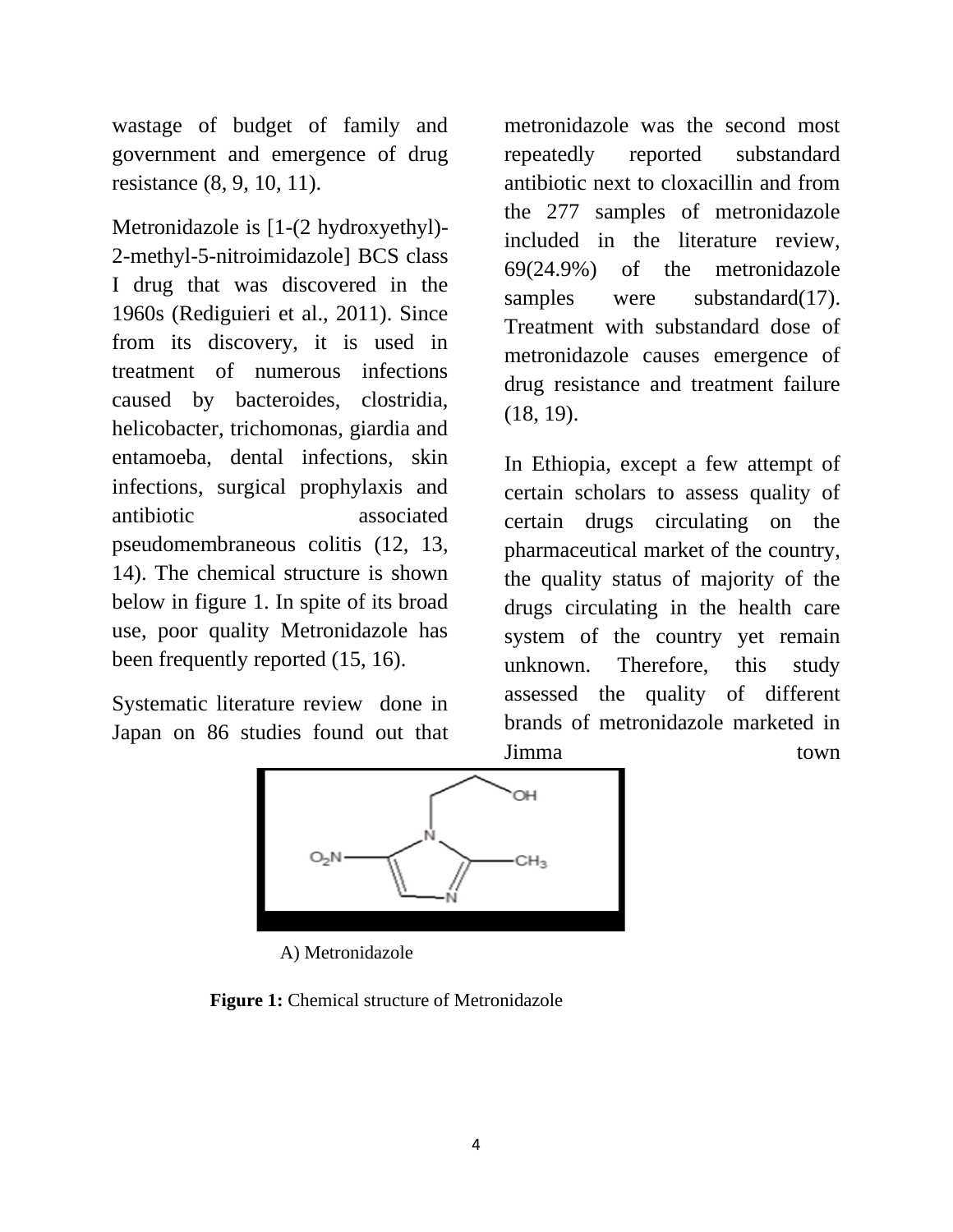### **2. METHODS AND MATERIALS**

### **METHODS**

### **Study area and period**

The study was conducted in Jimma town, Oromia regional state, Ethiopia. It is located 352 km South West of Addis Ababa. Currently in Jimma town there exits 33 drug stores and 22 pharmacies serving the population. The study was conducted from May 03 - July 30, 2018.

## **Study design**

A cross sectional study was conducted to determine quality of Metronidazole available in Jimma town.

## **Sample collection technique**

Samples were collected using convenience sampling technique (20). Detailed information of the samples purchased for analysis of quality on the present study is indicated in tables 1 and 2.

**Table 1:** Detailed information on Metronidazole 250 mg capsule analyzed for quality.

| Manufacturer                 | Brand name    | Strength | Batch $N^{\circ}$ | Mfg.date | Exp.date |  |
|------------------------------|---------------|----------|-------------------|----------|----------|--|
| EPHARM.<br>Ltd.,             | Metronidazole | 250mg    | <b>BN712018</b>   | 07/2017  | 12/2021  |  |
| Ethiopia                     | (generic)     |          |                   |          |          |  |
| Cadila Pharmaceuticals       | Camezol       | 250mg    | D17062bx56        | 12/2017  | 11/2020  |  |
| Plc, India                   |               |          |                   |          |          |  |
| <b>Addis Pharmaceuticals</b> | Metazol       | 250mg    | BN23336           |          | 06/21    |  |
| Factory Plc, Ethiopia        |               |          |                   |          |          |  |

**Table 2:** Detailed information on Metronidazole injections analyzed for quality.

| Manufacturer              | <b>Brand</b> | Strength           | Batch $N^{\circ}$ | Mfg.date  | Exp.date |
|---------------------------|--------------|--------------------|-------------------|-----------|----------|
|                           | Name         |                    |                   |           |          |
| Aculife<br>Health<br>care | Nirmet       | $500$ mg/ $100$ ml | 2H61981           | Aug. 2016 | Jul.2019 |
| Pvt.Ltd., India           |              |                    |                   |           |          |
| Unique Pharmaceuticals    | Metrogyl     | $500$ mg/ $100$ ml | Plx7070           | 04/2017   | 03/2020  |
| Labs., India              |              |                    |                   |           |          |
| Albert David Ltd., India  | Aldezol      | $500$ mg/ $100$ ml | P6130023E         | 06/2016   | 05/2019  |
|                           |              |                    |                   |           |          |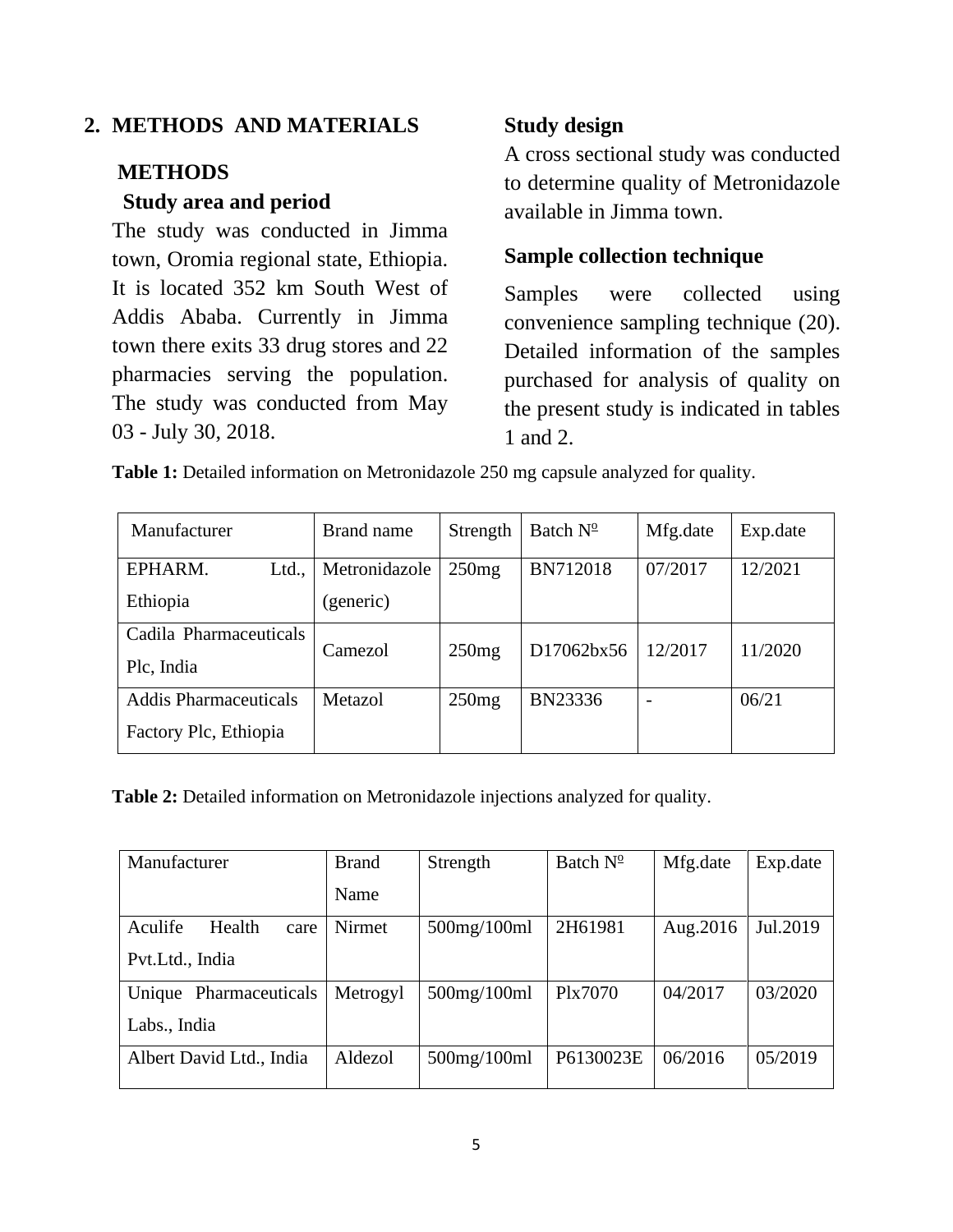| Claris Otsuka Pvt., India   Metris | $\vert$ 500mg/100ml $\vert$ C262629 | $10/2016$ 09/2019 |  |
|------------------------------------|-------------------------------------|-------------------|--|
|                                    |                                     |                   |  |

### **Quality Assurance**

Sample collectors (i.e.mystery shoppers) were trained for 1 day. The training was given on allocation of pharmacies and drug stores for sample collection and how to purchase enough samples to allow for quality assessment (20). Then, the samples were brought to Ethiopian pharmaceutical manufacturing

company (EPHARM) quality control laboratory next day to the day of completion of sample collection for analysis. To ensure reliability of results, calibrated and validated equipments was used for all procedures and relevant standard operating procedures (SOPs) was followed for all tests during the laboratory analysis of the samples.

### **Operational definitions**

**Assay:** Content of active pharmaceutical ingredient.

**Biopharmaceutical classification system I (BCSI) drugs:** Drugs that have high permeability and high solubility and rate limiting step for

## **Data Analysis**

The assay result of all the seven brands of metronidazole and dissolution test result of the three brands of metronidazole capsules was entered to statistical package for social sciences software version 24.0 for windows. Then, one way analysis of variance (ANOVA) was performed using Tukey test to determine whether there exists significant difference in assay and dissolution test results within and among the brands of the respective dosage forms  $(p<0.05)$ .

### **Ethical Approval**

The study was reviewed and approved by the ethical review committee of Jimma University, Institute of Health.

absorption to systemic circulation is dissolution of the drug.

**Contamination:** The undesired introduction microbes to a pharmaceutical dosage form above tolerance limit tolerable in official compendias.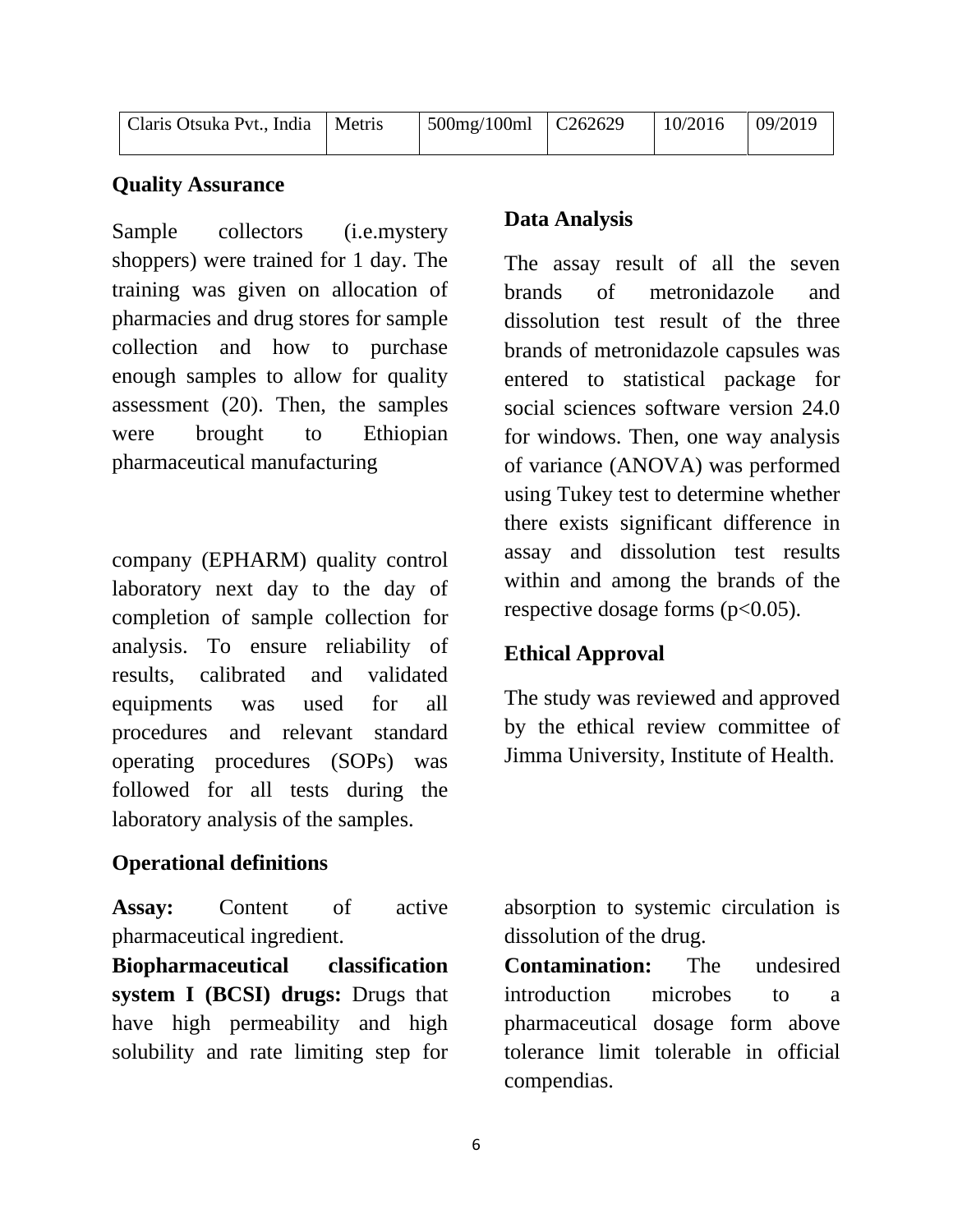**Identity:** Presence of specified active ingredient.

**Poor quality:** Drugs that fail to meet quality specification set for them.

**Specification:** Set of criteria to which a drug product should conform to be considered acceptable for its intended use.

**Stability of medicines:** The ability of the medicines to maintain the physical, chemical, and microbial properties during the time of storage and usage by the patient.

### **Materials**

### **Equipment**

FTIR 8400S (SHIMADZU, Japan), HPLC(Japan), dissolution tester (India), UV-Spectrophotometer(Shmadzu/Japan), evaporating dish(Britain), sonicator(Bandelin/Germany), thermometer(Frankfurt/Germany),

Metronidazole ICRS (Lot number: 183118, WHO center for chemical reference substances, Sweden) was obtained from EPHARM.

volumetric flask(England), pycnometer(Germany), Whatman GFC paper(England), conical flask(MERK /Germany), 0.45µm Nylon membrane filter(Germany), analytical balance(METLER TOLEDO, Switzerland), pH(Metler Toledo, China), incubator (SANYO, Japan), heating oven(Eclipse, Italy), and KBr(Britain).

### **Solvents/Chemicals/Reagents**

Methanol(CARLOERBA/France), 1 M phosphoric acid(Germany), 0.1 N HCl(Schlau/Spain), Nacl(Fischer scientific/UK), monobasic potassium phosphate(CARLOERBA/France), thioglycolate medium(Himedia laboratory Pvt.Ltd/India), Isopropyl alcohol (National Alcohol/Ethiopia),acetone(CARLOE RBA/France), LAL reagent(Charles River/India), TSA(Sisco reasercher Laboratory/India), Water for bacterial endotoxin test (Nearlite/India), Endotoxin reagent (Charles reagent/India),distilledwater(EPHAR M/Ethiopia).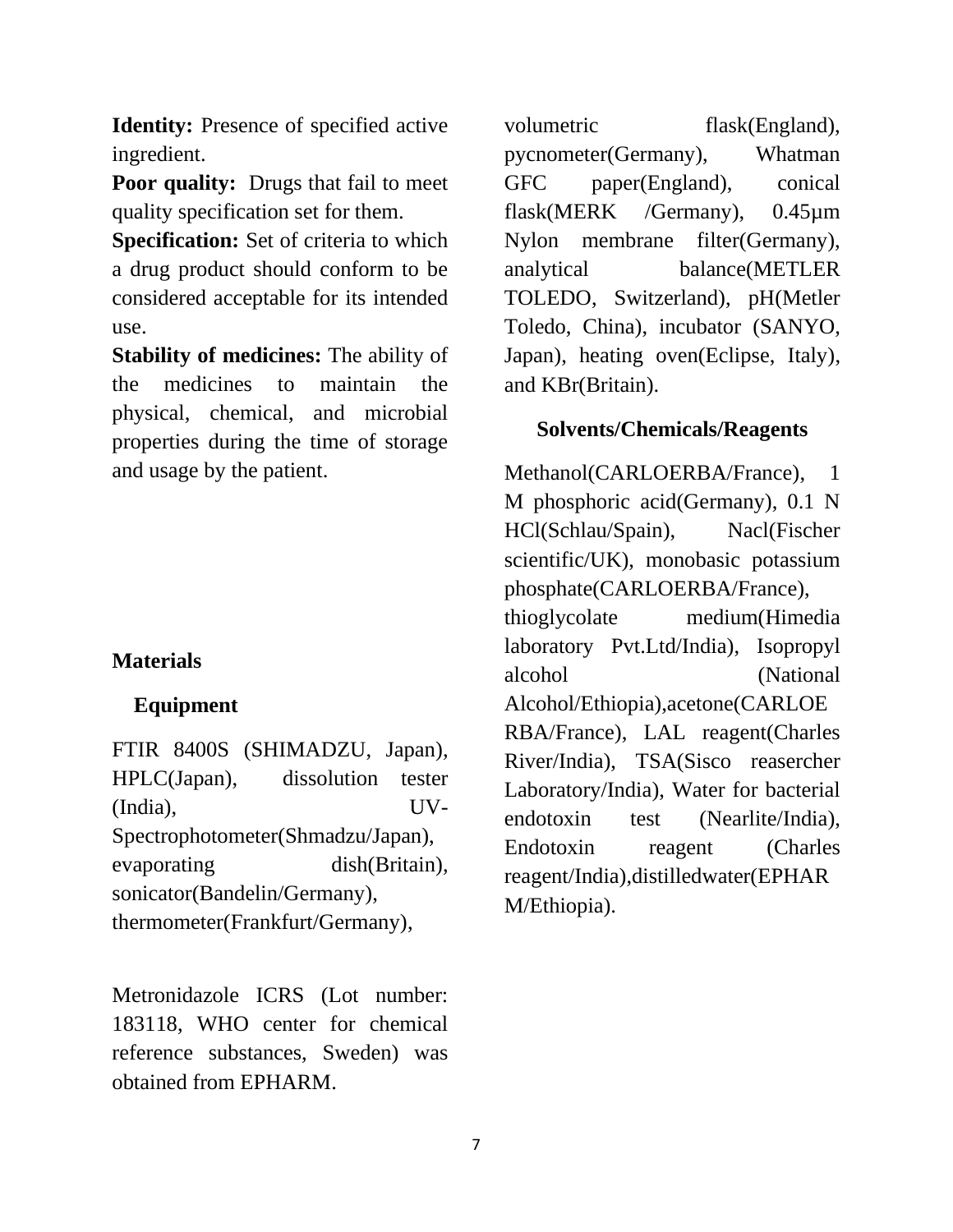### **TESTS**

### **Identification tests**

### **Identification Test of Metronidazole**

**Capsules:** Metronidazole capsules identification test was carried out according to a method specified in British Pharmacopoeia (BP) 2013. First, the content of 10 capsules was mixed. Then, 10 mg of Metronidazole sample was taken in potassium Bromide plate( KBr) plate to the fourier transform infrared spectroscopy (FTIR) instrument for the identification test (BP, 2013).

# **Identification Test of Metronidazole Injections**:

Identification test for Metronidazole injections was done based on BP 2013. First, 20 ml of Metronidazole injection and 9g NaCl was collected in separatory funnel and shacked for 5 minutes (20). Then, 20 ml of acetone was added to it and the mixture was allowed to separate. The upper layer was evaporated to dryness in an evaporating dish and 10 mg of the sample was taken in KBr plate to FTIR instrument for the identification test (21).

### **Weight uniformity test**

Weight uniformity test was **as** per a method specified in United States

Pharmacopeia (22). First, 10 capsules were selected randomly (22). Then, each intact capsule was weighed and its shell was opened and its content removed. The empty shell was weighed and the net weight of the content of the each capsule was determined by subtracting the weight of the shells from the weight of the intact capsule. The procedure was repeated for the remaining 9 capsules.

### **Dissolution test**

Dissolution test for Metronidazole capsules was performed using a USP Apparatus I (22). The paddle was set at 100 rpm and 900 ml dissolution 0.1N HCl was used to test all samples. Prior to dissolution testing, the dissolution media was preheated and degassed. Dissolution testing was started after the temperature of 37ºC±0.5 ºC was confirmed in all six vessels. In pre-set time points of 10, 15, 20, 30, 45 and 60 minutes, 5ml of the sample solution was taken with syringe from the dissolution vessel and filtered through 0.45µm membrane filter. Then, the first 2ml was discarded and the remaining 3 ml of the filtrate was transferred to 50 ml volumetric flask and diluted to a volume with  $0.1N$  HCl  $(22)$ . Then,  $1.5$ ml the sample solution was placed in Quartz cuvets and put in to UV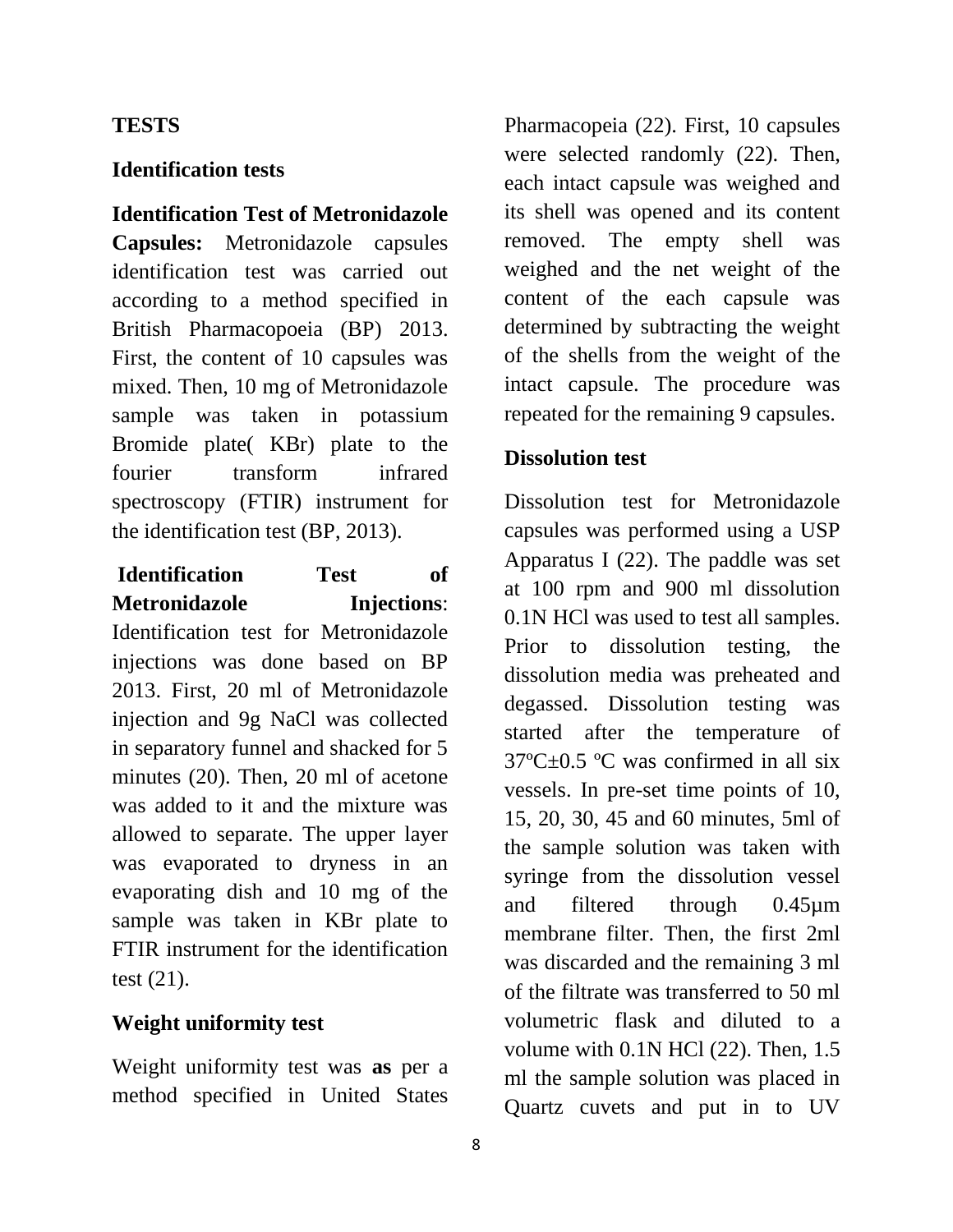spectrophotometer and its reading was recorded.

#### **Assay tests**

**Assay test for Metronidazole capsules:** Assay test was done using a method specified in USP 2015(22).

**Assay test for Metronidazole injections:** Assay test was done using a method specified in USP 2015(22).

### **Microbiological tests**

### **Endotoxin test**

Endotoxin test was done according to a method specified in USP 2015. The sample solution was prepared by mixing 0.1 ml of the sample stock solution and 0.1 ml of LAL solution and stored at 37 °C for 1 hour(22).

### **3. RESULT S AND DISCUSSION**

#### **Identification test results**

The identification test for all the seven brands was performed according to a method indicated in BP 2013 for identification of the drug. The IR spectrums of the standard (i.e. Metronidazole ICRS) and the samples are coinciding, indicating the standard and the seven brands of

#### **Sterility test**

Sterility test was done based on a method indicated on USP 2015. The exterior of all product primary containers was cleansed with 70% isopropyl alcohol and allowed to completely dry. Then, the samples were taken to the working area and all the contents of the bottles were aseptically filtered through a two 0.45µm membrane filters. The filters was rinsed with five 10 ml of distilled water. Finally, to each membrane filter, each 100 ml of tryptone soya broth and thioglycolate medium was transferred and incubated for 14 days at  $22^{\circ}$ C and  $32^{\circ}$ C respectively (22).

Metronidazole analyzed on the present study have similar IR spectrum absorption frequency, which in turn shows identity of API of interest in the samples (**Figure 1 and 2** ). Accordingly, all the brands passed the test for identification test. Identification tests performed on Metronidazole in various countries demonstrate mixed results. As in the present study, all the brands analyzed passed an identity test in a study done at Addis Ababa, Ethiopia (23) and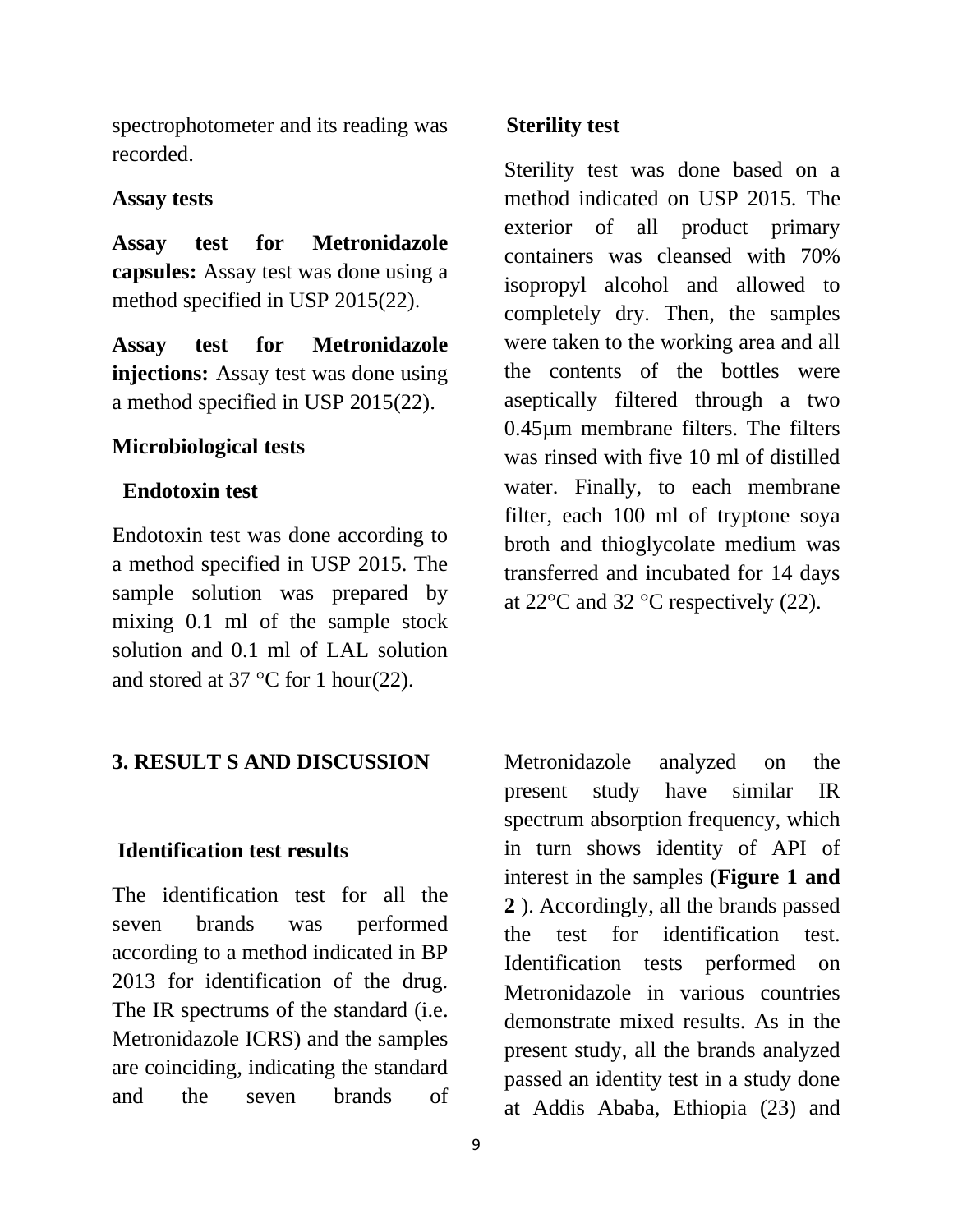Zaria, Nigeria (24). In contrary to this study finding, in a study done in Nigeria on 581 drugs, in which the 36 of the samples are Metronidazole tablets and 5 of samples are Metronidazole suspensions, all the Metronidazole suspensions included in the study failed identification test (15). A possible reason that the samples failed an identity test may be

the samples of Metronidazole suspensions analyzed on the study were falsified (counterfeited). Treatment with medicines void of active ingredient by failing to suppress infection, leads to build up of pathogens, progression of underlying disease and engenders the development of drug resistance.



**Figure 2:** Merged FTIR spectrum of three brands metronidazole capsules and metronidazole ICRS.

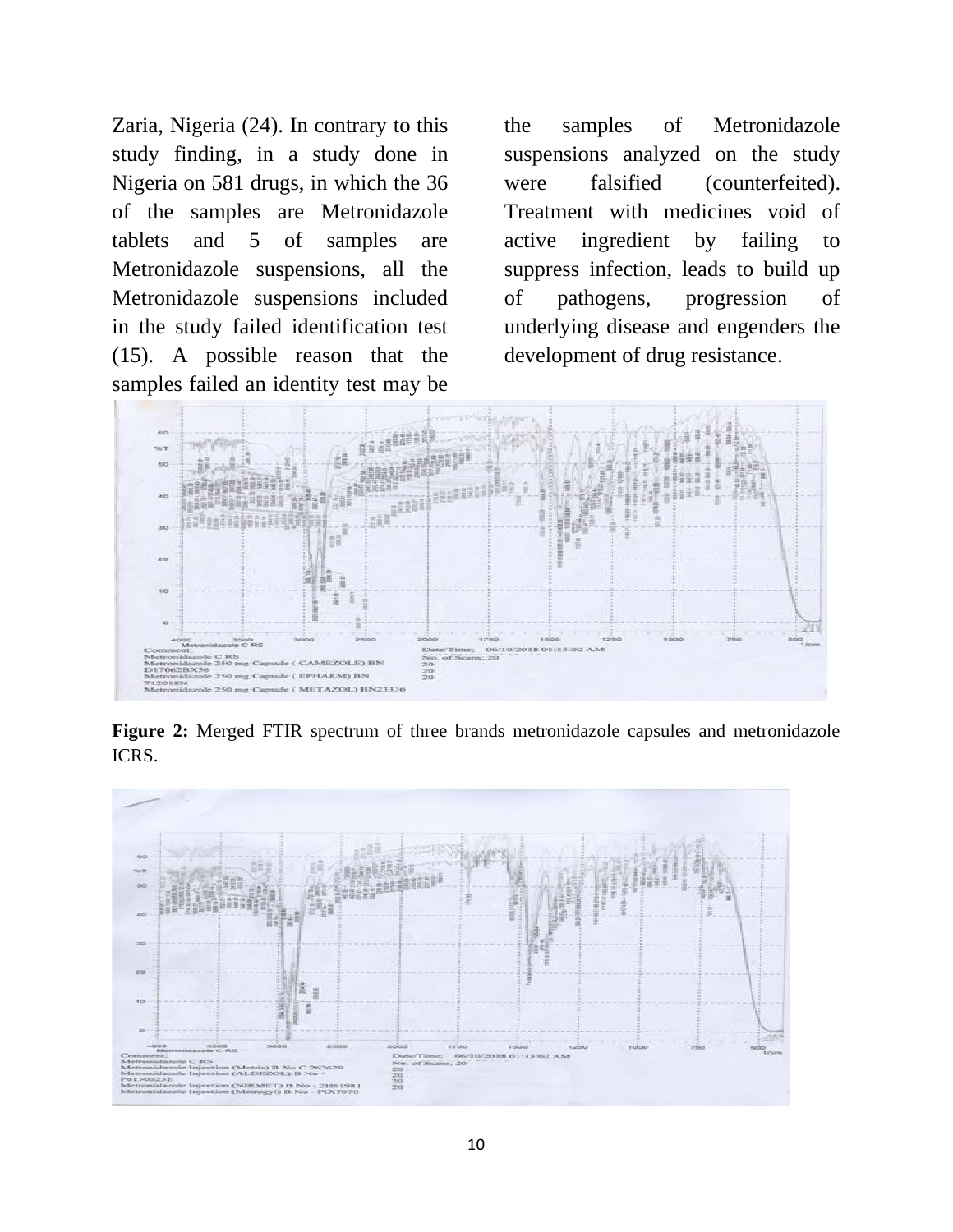**Figure 3:** Merged FTIR spectrum of four brands metronidazole injections and metronidazole ICRS.

### **Weight uniformity test result**

Weight uniformity test was done using a method specified in USP 2015. According to USP 2015 specification, the requirements for dosage uniformity are met if the acceptance value (AV) of the first 10 dosage units is less than or equal to  $L1\%$ , which  $15(22)$ . Weight uniformity test result of Metronidazole capsule brands is shown in table 3. Thus, according to the results, all the three brands of Metronidazole capsules passed a weight uniformity test.

|  |  |  |  |  | <b>Table 3:</b> Weight uniformity test result of randomly selected Metronidazole capsules $(n=10)$ . |
|--|--|--|--|--|------------------------------------------------------------------------------------------------------|
|--|--|--|--|--|------------------------------------------------------------------------------------------------------|

| <b>Brand Name</b>       | av.x1<br>$(\%)$ | sd   | % RSD | M<br>(%) | Acceptance<br>value | <b>USP</b><br>limit | 2015 |
|-------------------------|-----------------|------|-------|----------|---------------------|---------------------|------|
| Metronidazole (Generic) | 107.55          | 1.32 | 1.23  | 101.5    | 9.218               | L1<15               |      |
| Camezol                 | 102.71          | 2.63 | 2.56  | 101.5    | 7.522               | L1<15               |      |
| Metazol                 | 104.04          | 2.2  | 2.12  | 101.5    | 7.82                | L1<15               |      |

### **Dissolution test result**

The dissolution test for the Metronidazole capsules was performed using a method specified in USP 2015, in which it is indicated that the 85% of the active ingredient should be released in 30 minutes(22). In the current study, all the three brands of Metronidazole capsules

studied released more than 85% of API within 30 minutes. Statistical comparison of dissolution (release of API) at 95% confidence interval revealed that there exists significant difference in drug release within and among the three brands of Metronidazole capsules  $(p<0.05)$ . The percentage of dissolution of the brands is shown below.

**Table 4:** Result of time dependent dissolution of three brands of Metronidazole capsules (n=6).

| Sampling | time   % drug released (mean $\pm$ RSD; n = 6) |                                    |  |  |  |  |
|----------|------------------------------------------------|------------------------------------|--|--|--|--|
| (min)    |                                                | Metronidazole   Metazol<br>Camezol |  |  |  |  |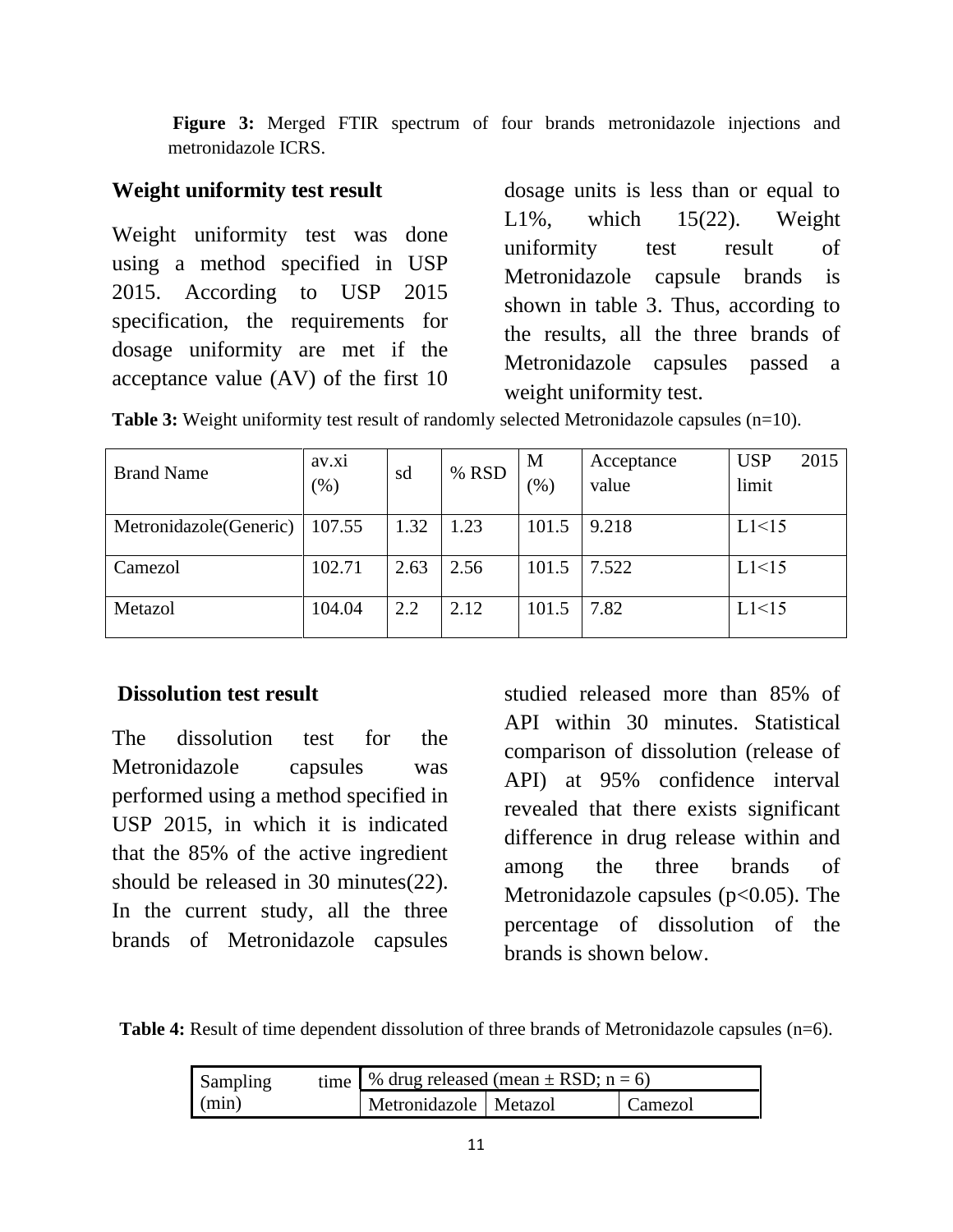|    | (generic)         |                   |                   |
|----|-------------------|-------------------|-------------------|
| 10 | $93.68 \pm 2.25$  | $94.55 \pm 2.55$  | $100.67 \pm 1.11$ |
| 15 | $97.23 \pm 1.04$  | $98.47 \pm 1.3$   | $102.04 \pm 1.18$ |
| 20 | $98.26 \pm 1.19$  | $100.96 \pm 0.97$ | $103.76 \pm 1.16$ |
| 30 | $99.71 \pm 1.19$  | $101.76 \pm 1$    | $106.61 \pm 1.16$ |
| 45 | $100.1 \pm 1.507$ | $101.86 \pm 0.64$ | $106.86 \pm 1.4$  |
| 60 | $99.81 \pm 0.788$ | $102.80 \pm 1.41$ | $106.69 \pm 1.51$ |



**Figure 4:** Time dependent dissolution profile of three brands of metronidazole capsules.

#### **Assay test result**

For drugs to be therapeutically effective, the formulation ought to contain the API in officially approved extent that produces desired therapeutic effect. All the seven brands of Metronidazole studied passed USP 2015 specification for assay of the product (Table 5). Statistical comparison of drug contents at 95% confidence interval indicates that there exists significant

difference in drug content within and among the all the seven brands of Metronidazole(p<0.05). In discrepancy with this study result, failure to comply with assay specification limit was reported in similar in-vitro quality assessment studies conducted on the drug in Eastern Nigeria(16), Myanmar (25), Bangladesh (26) and China (27), where 3 from 10 brands of Metronidazole tablets, 1 from 14 Metronidazole tablets, 6 from 40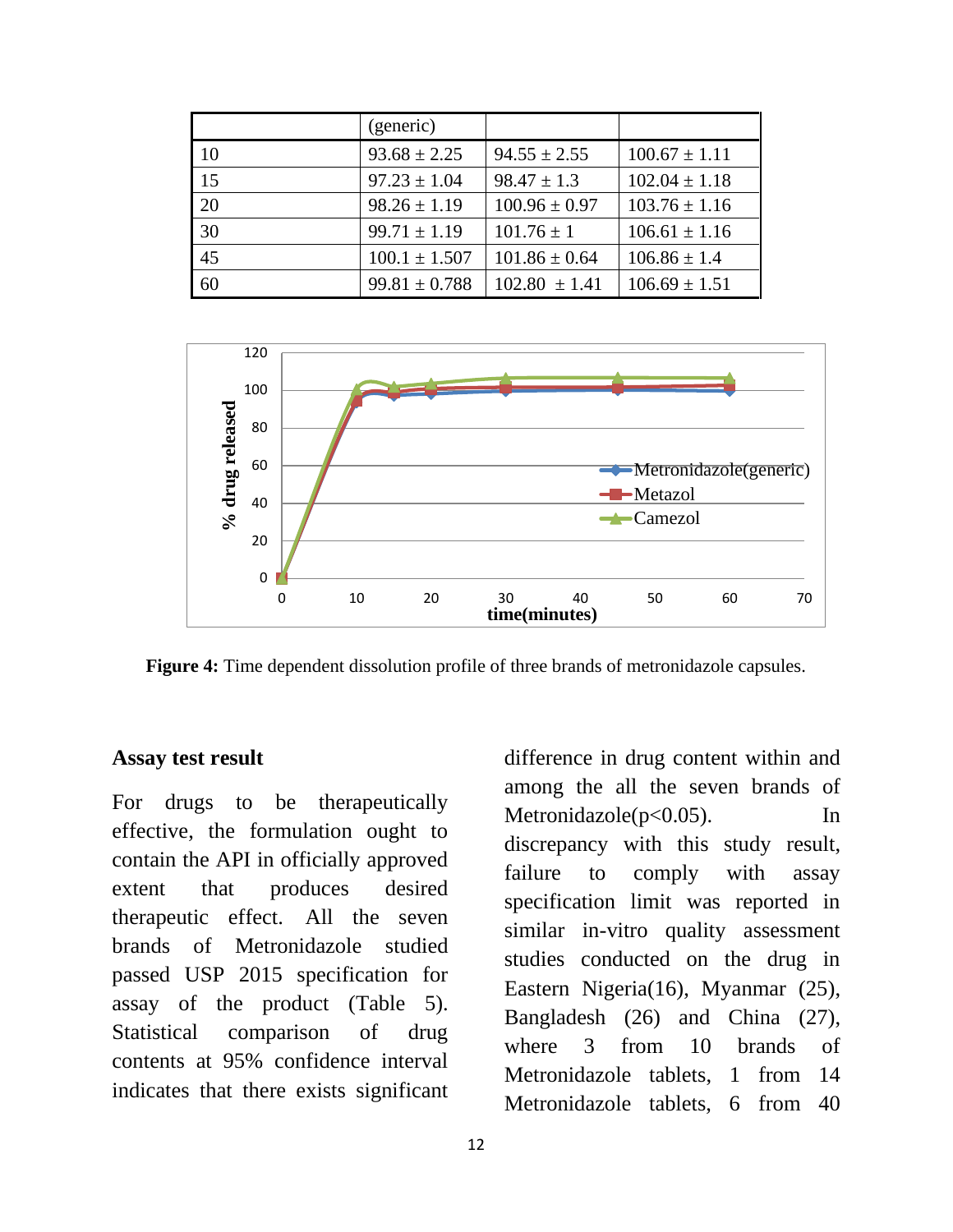brands of Metronidazole and 41 from 108 Metronidazole failed assay test in the respective studies. The cause for the products to fail assay test on the studies may be the drugs analyzed on respective studies are counterfeited.

Substandard quality Metronidazole induces drug resistance, which in turn causes deleterious negative impacts such as increased morbidity, mortality, treatment cost, hospital stay days and others.

| Product                  | <b>Brand Name</b>       | Assay result<br>(% ) | $\pm RSD(%)$ | USP 2015 limit |
|--------------------------|-------------------------|----------------------|--------------|----------------|
|                          | Metronidazole (Generic) | 107.81               | 0.113        | 90-110%        |
| Metronidazole<br>Capsule | Camezol                 | 102.96               | 0.229        | 90-110%        |
|                          | Metazol                 | 104.34               | 0.138        | 90-110%        |
|                          | Aldezol                 | 96.98                | 0.018        | 90-110%        |
| Metronidazole            | Metrogyl                | 99.63                | 0.003        | 90-110%        |
| Injection                | Metris                  | 100.3                | 0.021        | 90-110%        |
|                          | Nirmet                  | 101.03               | 0.009        | 90-110%        |

**Table 5:** Assay result of Metronidazole capsules and Metronidazole injections (n=3).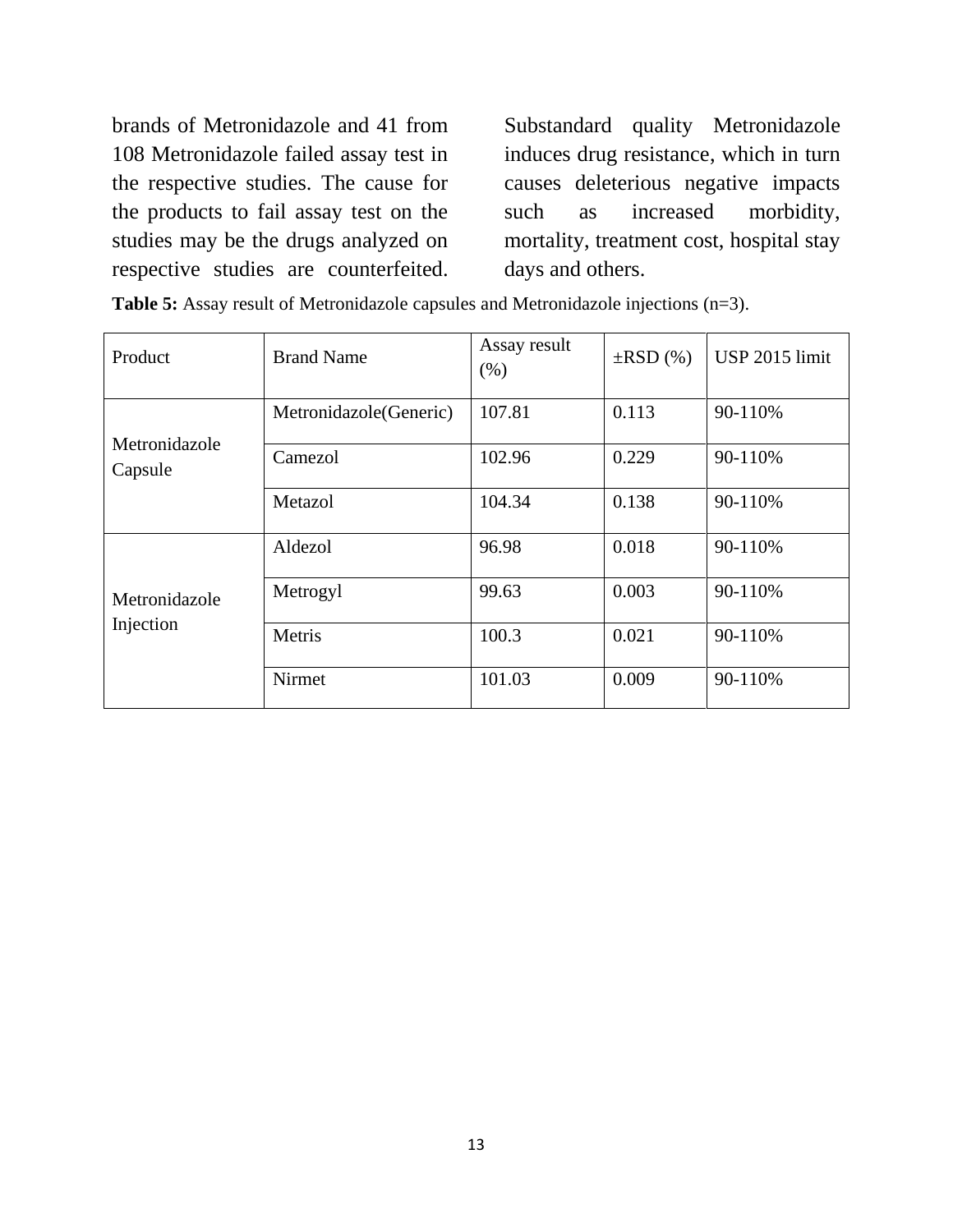# **Microbiological quality tests of Metronidazole Injections**

## **Sterility test result**

Sterility test result of the samples is indicated in table 6. The samples were analyzed for sterility as per a method indicated in USP 2015(22). Two brands (i.e. Aldezol and Metris), failed sterility test from the four brands of Metronidazole injections included in the study and hence of poor quality. Microbiological quality of the liquid dosage forms should be maintained in official specifications limit throughout the shelf life of the drug for the dosage form to be stable and therapeutically effective.

Microbial contamination liquid dosage preparations cause spoilage of the product which results in degradation and instability of the product. Subsequent treatment of patients who are already immunecompromised with such microbiologically contaminated products causes increased morbidity and mortality(28, 29, 30)

# **LAL test result**

The products were tested for bacterial Endotoxin test according to a method specified in USP 2015(22). LAL test result of Metronidazole injections is shown in table7. As indicated on the table, all the four brands of Metronidazole injections passed a test for Endotoxin.

| Product |       |       |     |       |       |       |       | Days  |       |       |       |       |       |       |
|---------|-------|-------|-----|-------|-------|-------|-------|-------|-------|-------|-------|-------|-------|-------|
| name    |       | 2     | 3   | 4     | 5     | 6     |       | 8     | 9     | 10    | 11    | 12    | 13    | 14    |
| Aldezol | $-ve$ | -ve   | -ve | -ve   | $-ve$ | $-ve$ | $+ve$ | $+ve$ | $+ve$ | $+ve$ | $+ve$ | $+ve$ | $+ve$ | $+ve$ |
| Metris  | $-ve$ | -ve   | -ve | $-ve$ | $-ve$ | $-ve$ | $-ve$ | -ve   | -ve   | $+ve$ | $+ve$ | $+ve$ | $+ve$ | $+ve$ |
| Metrogy | -ve   | $-ve$ | -ve | -ve   | $-ve$ | $-ve$ | $-ve$ | -ve   | -ve   | -ve   | -ve   | -ve   | -ve   | $-ve$ |
| Nirmet  | $-ve$ | $-ve$ | -ve | -ve   | $-ve$ | $-ve$ | $-ve$ | -ve   | $-ve$ | -ve   | -ve   | -ve   | -ve   | $-ve$ |

**Table 6:** Sterility test result of Metronidazole injections (n=1).

**Table 7:** LAL test result of Metronidazole injections (n=1).

| Brand name | Endotoxin concentration | USP 2015 limit    |
|------------|-------------------------|-------------------|
| Aldezol    | $\leq 0.25$ Eu/ml       | $\leq 0.35$ Eu/ml |
| Metris     | $\leq 0.25$ Eu/ml       | $< 0.35$ Eu/ml    |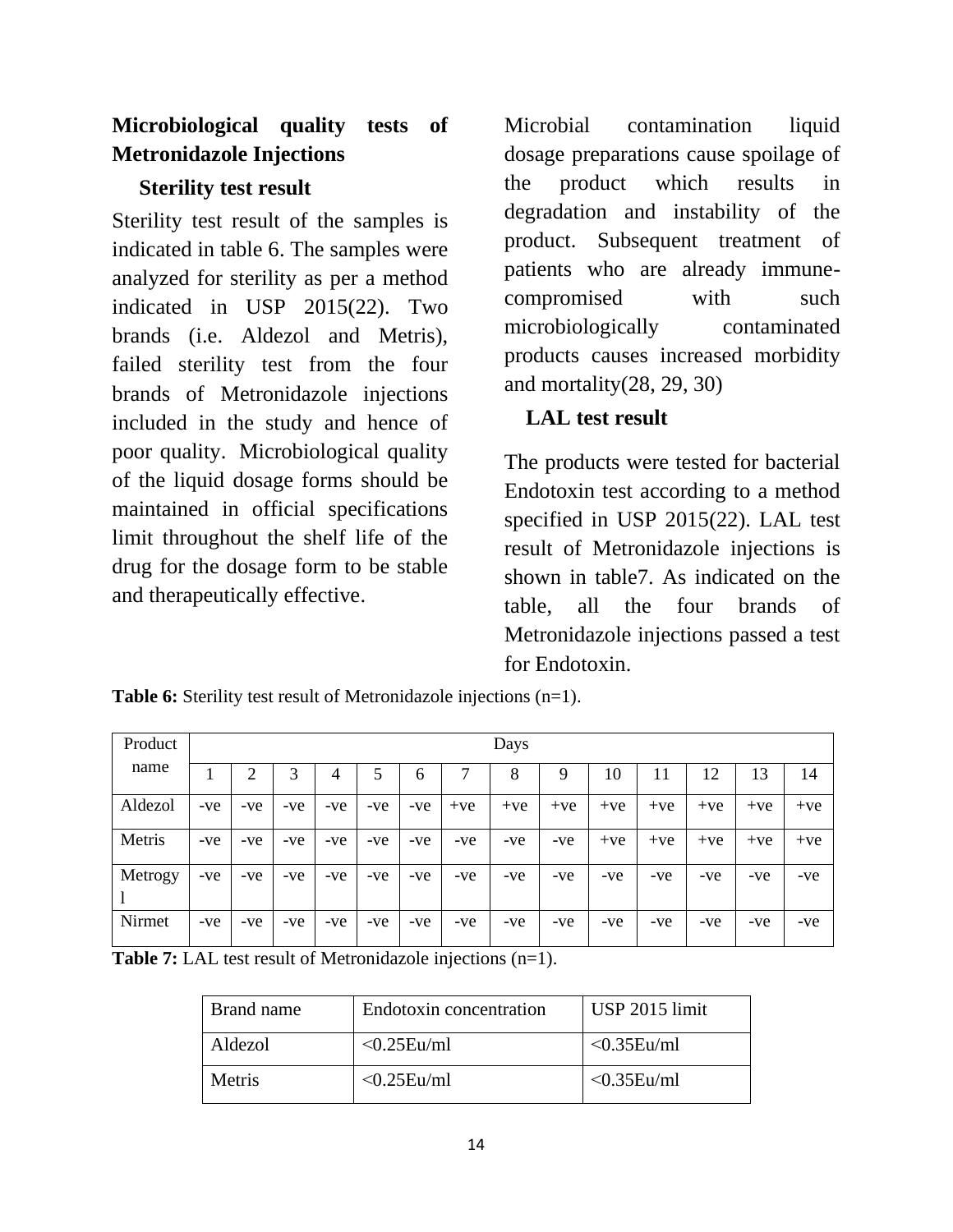| Metrogyl | $< 0.25$ Eu/ml | $< 0.35$ Eu/ml |
|----------|----------------|----------------|
| Nirmet   | $< 0.25$ Eu/ml | $< 0.35$ Eu/ml |

**Conclusion:** The result of the current study revealed that there was incidence of poor quality Metronidazole in Jimma town. Therefore, post marketing quality assessment should be performed routinely to determine quality status of the drug on market.

### **Limitation of the study**

Since this study is based upon convenience sampling, the result of the study may not indicate exact quality status of the drug in the study area.

# **Acknowledgement**

The author acknowledges Jimma University School of Pharmacy and Ethiopian pharmaceuticals manufacturing company (EPHARM) for permitting to use their laboratory and freely giving metronidazole standard.

### **Declarations**

**Consent to publish:** Not applicable

# **Funding:** Jimma University

**Competing interests:** The authors declare that they have no competing interests.

**Author's contribution:** Author TS involved in the conception and design of the study, participated in the literature searches, analyzed data and wrote the manuscript. All the authors approved the final manuscript. Author TM involved in the conception and design of the study, participated in the literature searches, supervised data collection and analyzed data. Author RT participated in the design of the study, supervised data collection and the overall research, and commented the manuscript.

**Availability of data and materials:** The supporting documents for this study can be available from the corresponding author upon request.

### **Abbreviations**

BP: British Pharmacopeia

USP: United States Pharmacopeia

WHO: World Health organization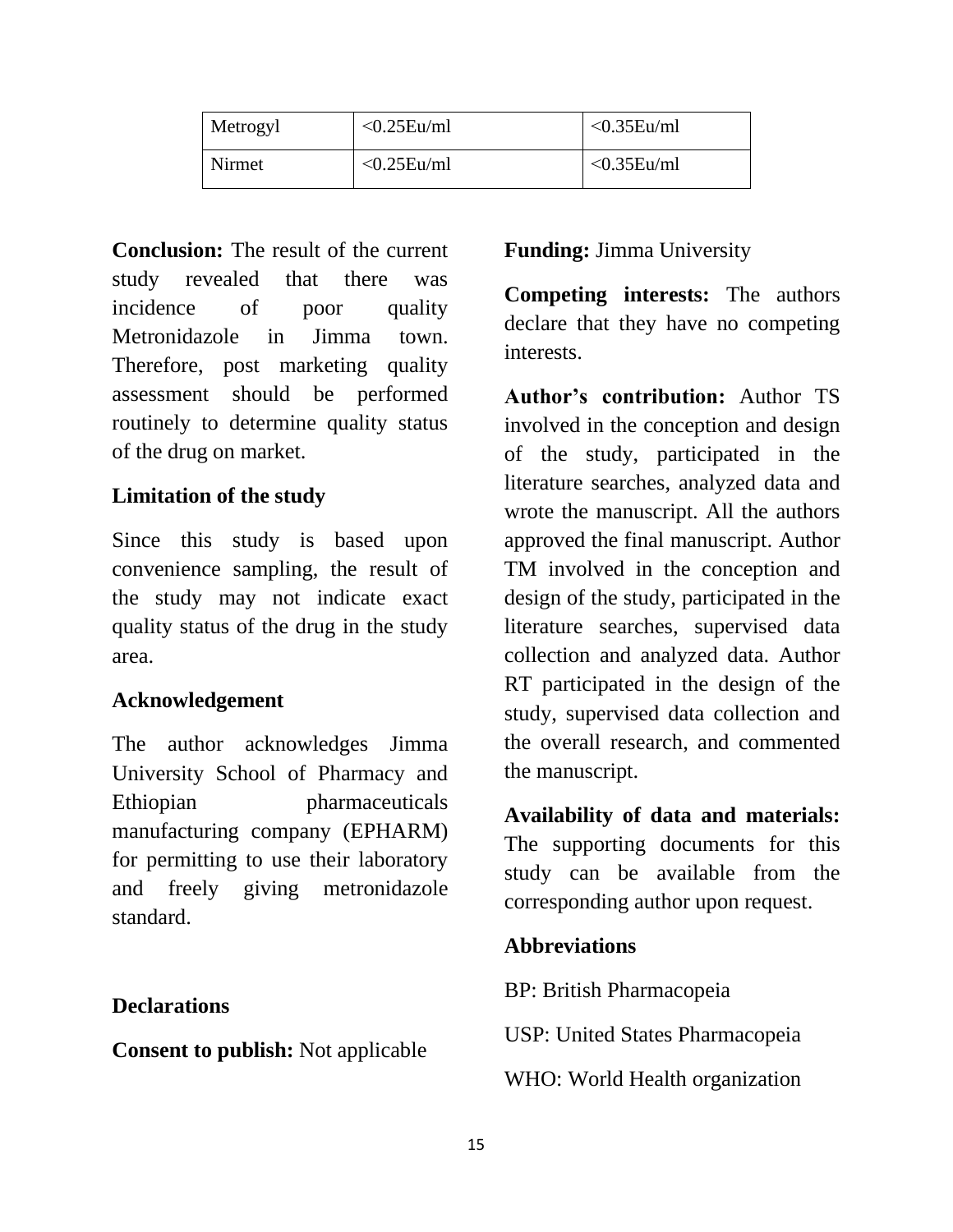### **4. References**

1. WHO. WHO global surveillance and monitoring system for substandard and falsified medical products, Geneva, Switzerland. 2017.

2. Almuzaini, T., Choonara, I & Sammons, H. 2013. Substandard and counterfeit medicines: a systematic review of the literature. BMJ. 2013; 3:e002923.

3. Kelesides, T., Kelesides, I., Rafailidis, I & Falagas, M.E. Counterfeit or substandard antimicrobial drugs: a review of scientific evidence. Journal of antimicrobial chemotherapy. 2007; 60: 214-236.

4. Kelesidis, T & Falagas, E. Substandard/counterfeit antimicrobial drugs. Clinical microbiology reviews. 2015; 28(2): 443-464.

5. Alghannam, A.F.A., Aslanpour, Z., Evans, S & Schifano, F. A systematic review of counterfeit and substandard medicines in field quality surveys. Integrated pharmacy research. 2014; 3: 71-88.

6. Sammons, H.M & Choonara, I.

Substandard medicines: a greater problem than counterfeit medicines? BMJ Paediatrics Open. 2017; m1:e000007.

7. Seither A. Health and economic consequences of poor quality medicines. Clinical pharmacology and therapeutics. 2009; 4(5): 476-478.

8. Newton, P.N., Green, M.D & Ferna´ndez, F.N. Impact of poorquality medicines in the developing' world. Trends in pharmacological sciences. 2009; 31(3): 99-101.

9. Alhedethe, A., Alhudaithy, K & Zloh, M. An evaluation of prevalence of low quality of medicines in Saudi Arabia and factors associated an analytical comparative study. Archives in chemical research. 2017;  $1(3): 1-18.$ 

10. Wilson, J. M. The health and economic effects of counterfeit pharmaceuticals in Africa. 2011. Available at: http://www.acappp.msu.edu/ index.html. Accessed at 9/21/17.

11. Rediguieri, C F., Porta, V., Nunes, G., Diana, S., Nunes, T. M & Junginger, H. E., et al. Biowaiver monographs for immediate release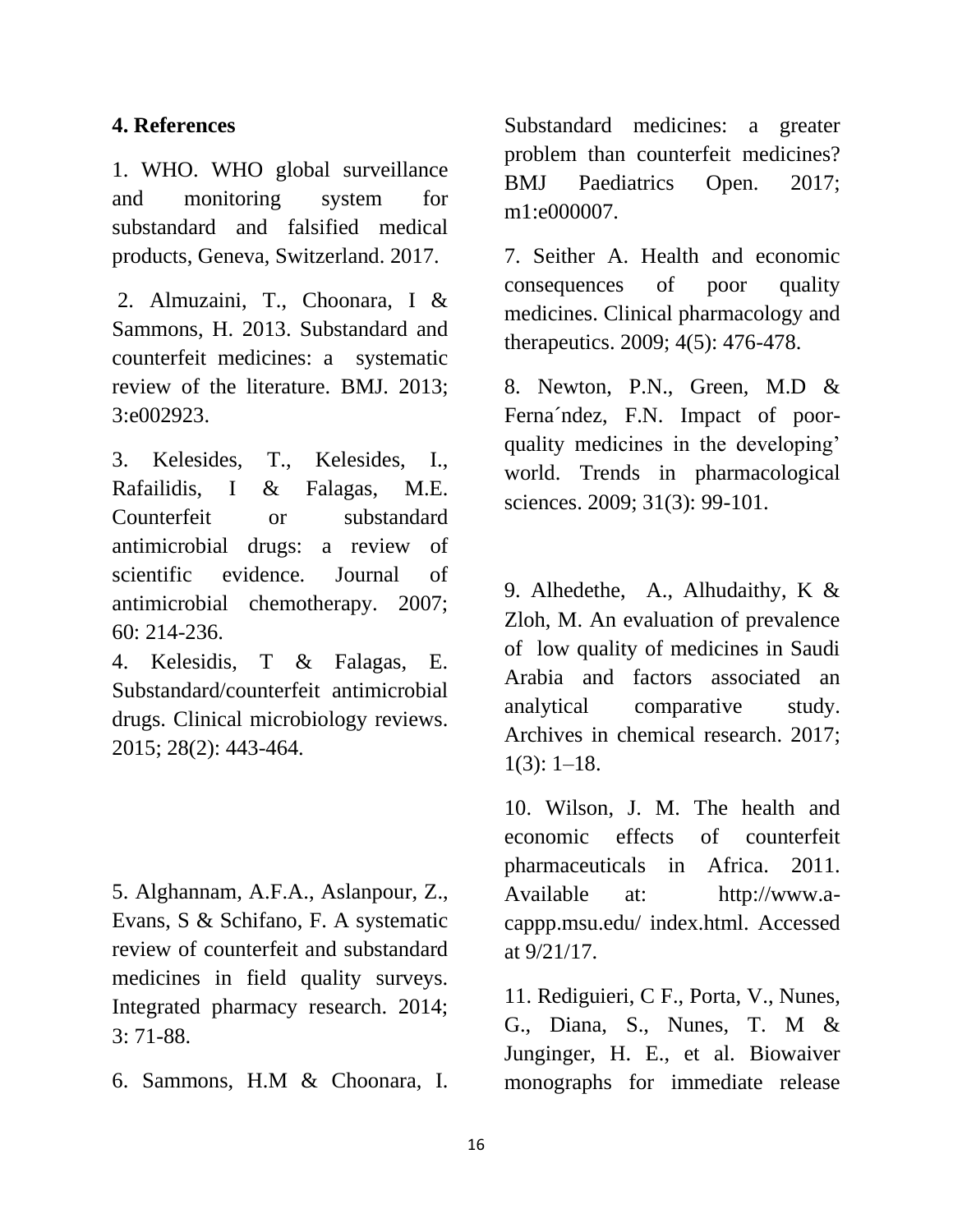solid oral dosage forms: Metronidazole. Journal of pharmaceutical sciences. 2011; 100 (5): 1618-1627.

12. Hedge, D.D., Strain, J.D., Heins, J.R & Farver D.K. New advances in the treatment of clostridium diffi cile infection (CDI). Therapeutics and clinical risk management. 2008; 4(5): 949–964.

13. Peedikayil, F.C. Antibiotics in odontogenic Infections - An update. J Antimicro. 2016; 2(2): 1–4.

14. Dhand, A & Snydman, D. R. Mechanism of resistance in metronidazole mechanism of resistance in metronidazole. 2014. doi: 10.1007/978-1-59745-180-2.

15. Taylor, R.B., Shakoor, O., Behren, R.H., Everard, M., Low, A.S & Wangboonskul, J et al. Pharmacopoeial quality of drugs supplied by Nigerian pharmacies. Lancet. 2001; 357: 1933–36.

16. Ibezim, E.C., Attama, A.A., Obitte, N.C., Onyishi, V.I & Brown, S.A. In vitro prediction of in vivo bioavailability and bioequivalence of brands of metronidazole tablets in Eastern Nigerian drug market. Scientific research and essay. 2008; 3(11): 552-558.

17. Tschida, S. A Systematic Review on Antibiotic Quality. Master of phlosophy thesis, dept.of community Health,Oslo University.pp. 18. 2016.

18. Rasoloson, D., Vanacova, S., Tomkova, E., Razga, I., Hrdy, I & Tachezy, J et al. Mechanisms of in vitro development of resistance to metronidazole in Trichomonas vaginalis. Microbiology. 2002; 148(8): 2467–2477

19. Van der Wouden, E.J., Van Zwet, A.A., Thijs, J.C, Vosmaer, G.D.C., Oom , J.A.J & De Jong, A et al. Rapid increase in the prevalence of helicobacter pylori in the Netherlands. Emerging infectious diseases. 1997; 3(3): 386-387

20. WHO. Guidelines on the conduct of surveys of the quality of medicines, Geneva, Switzerland, 2015.

21. United States Pharmacopoeia. The United States Pharmacopoeial convention, Rockville, Volume III. 2015.

22. British Pharmacopoeia. The Stationery Office, London, Volume III. 2013.

23 Kahaliw, W & Ashenef, A. Comparative quality evaluation of